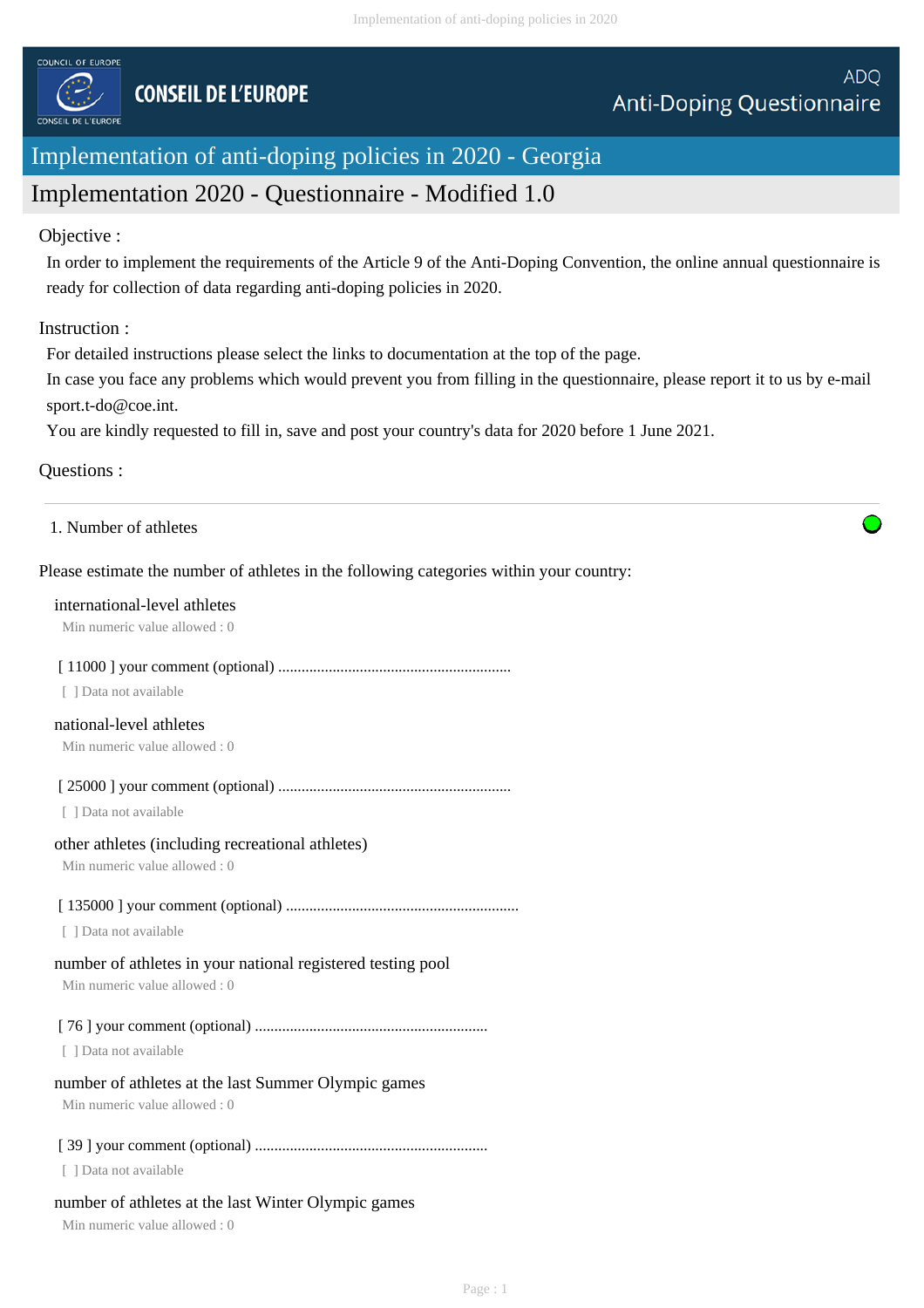| [ ] Data not available                                                                                                                     |  |
|--------------------------------------------------------------------------------------------------------------------------------------------|--|
| number of athletes at the last Summer Paralympic games<br>Min numeric value allowed: 0                                                     |  |
| [ ] Data not available                                                                                                                     |  |
|                                                                                                                                            |  |
| number of athletes at the last Winter Paralympic games<br>Min numeric value allowed: 0                                                     |  |
|                                                                                                                                            |  |
| [ ] Data not available                                                                                                                     |  |
| 2. Doping definition                                                                                                                       |  |
| What is the definition of "doping in sport" used in your country?                                                                          |  |
|                                                                                                                                            |  |
|                                                                                                                                            |  |
|                                                                                                                                            |  |
| [X] Other, please specify (e.g. national law) : Anti-Doping Rules of Georgia                                                               |  |
| 3. Doping list                                                                                                                             |  |
| Which list of banned pharmacological classes of doping agents and doping methods (i.e. Prohibited List) is implemented in<br>your country? |  |
| [X] Prohibited List, as adopted by the Executive Committee of WADA. Your comment (optional)                                                |  |
| [X] List of banned pharmacological classes of doping agents and doping methods, as adopted by the Monitoring Group (T-DO). Your            |  |
| [X] Prohibited List, as adopted by the Conference of Parties of the International Convention against Doping in Sport (UNESCO).             |  |
|                                                                                                                                            |  |
| 4. Additional doping lists                                                                                                                 |  |
| For the purposes of restricting availability of doping substances, are there other lists than those defined in the question 3?             |  |
|                                                                                                                                            |  |
|                                                                                                                                            |  |
| 5. Anti-doping laws                                                                                                                        |  |
| Are there any anti-doping laws in your country?                                                                                            |  |
|                                                                                                                                            |  |

[ X ] Other public law rules, please specify: Law on Sport of Georgia provides an article regarding fight against use of restrictedsubstances in sport.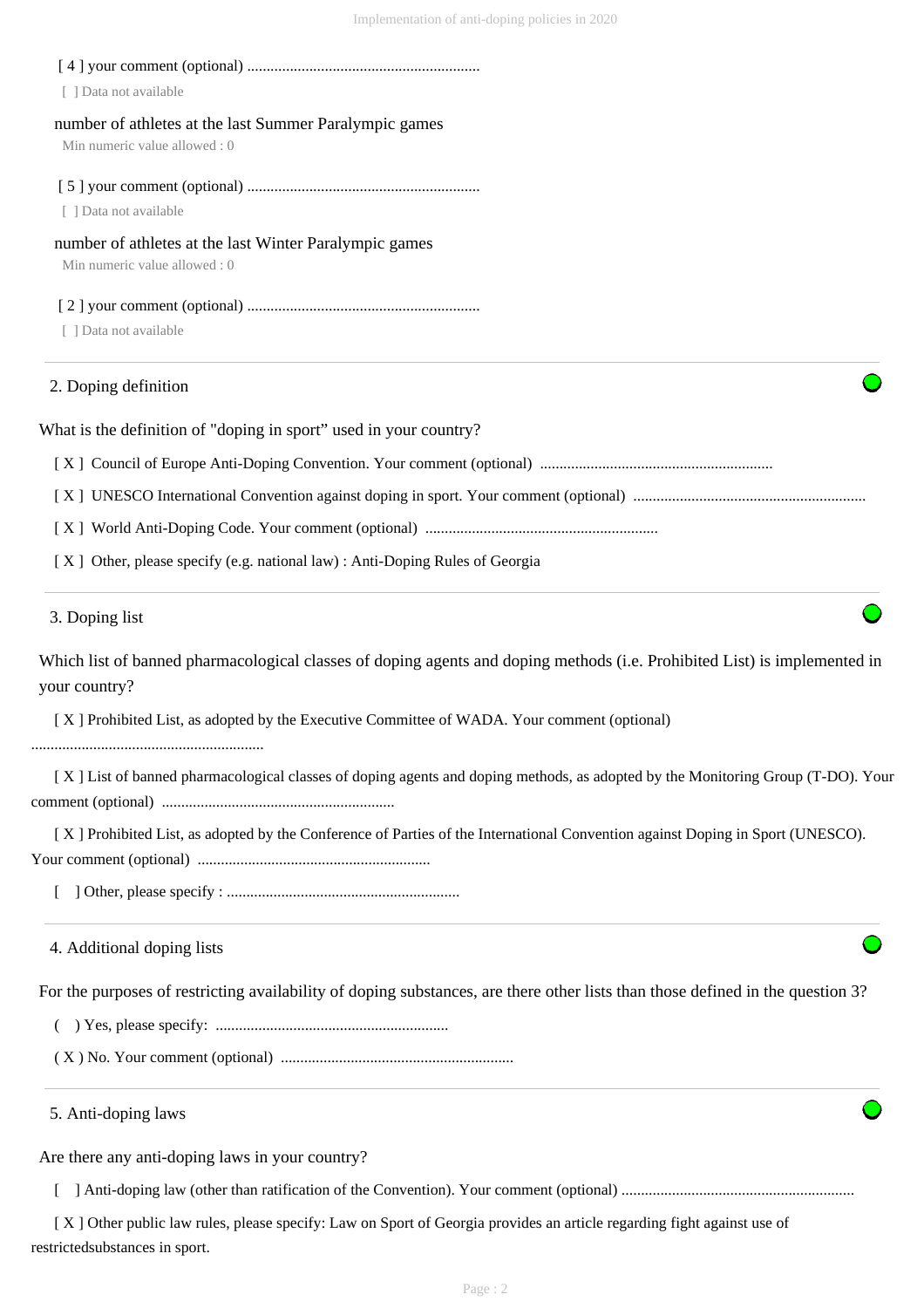[ ] No. Your comment (optional) ............................................................

|  |  | 6. National Anti-Doping Organisation (NADO) |  |  |
|--|--|---------------------------------------------|--|--|
|--|--|---------------------------------------------|--|--|

What is the legal status of your national anti-doping organisation? Please upload the statutes, if possible

- ( ) Public authority. Your comment (optional) ............................................................
- ( X ) Non-governmental organisation. Your comment (optional) ............................................................
- ( ) Private company. Your comment (optional) ............................................................
- ( ) National Olympic Committee acting as a NADO. Your comment (optional) ............................................................
- ( ) Other, please specify : ............................................................

## 7. NADO activities

Which of the activities below are conducted by your national anti-doping organisation? Please upload the organisational chart, if possible

|                                                | Yes. Your comment<br>(optional) | No, please specify which<br>organisation is in charge  |
|------------------------------------------------|---------------------------------|--------------------------------------------------------|
| Co-ordination of action by public authorities  |                                 | (X) Ministry of Culture,<br>Sport and Youth of Georgia |
| Co-ordination of the fight against trafficking | (X)                             |                                                        |
| Testing (doping control)                       | (X)                             |                                                        |
| Results management                             | (X)                             |                                                        |
| Disciplinary procedures                        | (X)                             |                                                        |
| Education and/or information                   | (X)                             |                                                        |
| Research                                       | (X)                             |                                                        |

#### 8. Funding of anti-doping programme

#### What was the annual budget of the NADO for the 2020 calendar year?

Min numeric value allowed : 0

#### [ 280000 ] amountGELCurrency

[ ] Data not available

#### 9. Funding sources

How is the NADO funded? Please select all that apply and indicate an estimate in percentages:

- [ ] Government70%
- [ ] National Lottery programme ............................................................ %
- [ ] National Olympic Committee (NOC)2%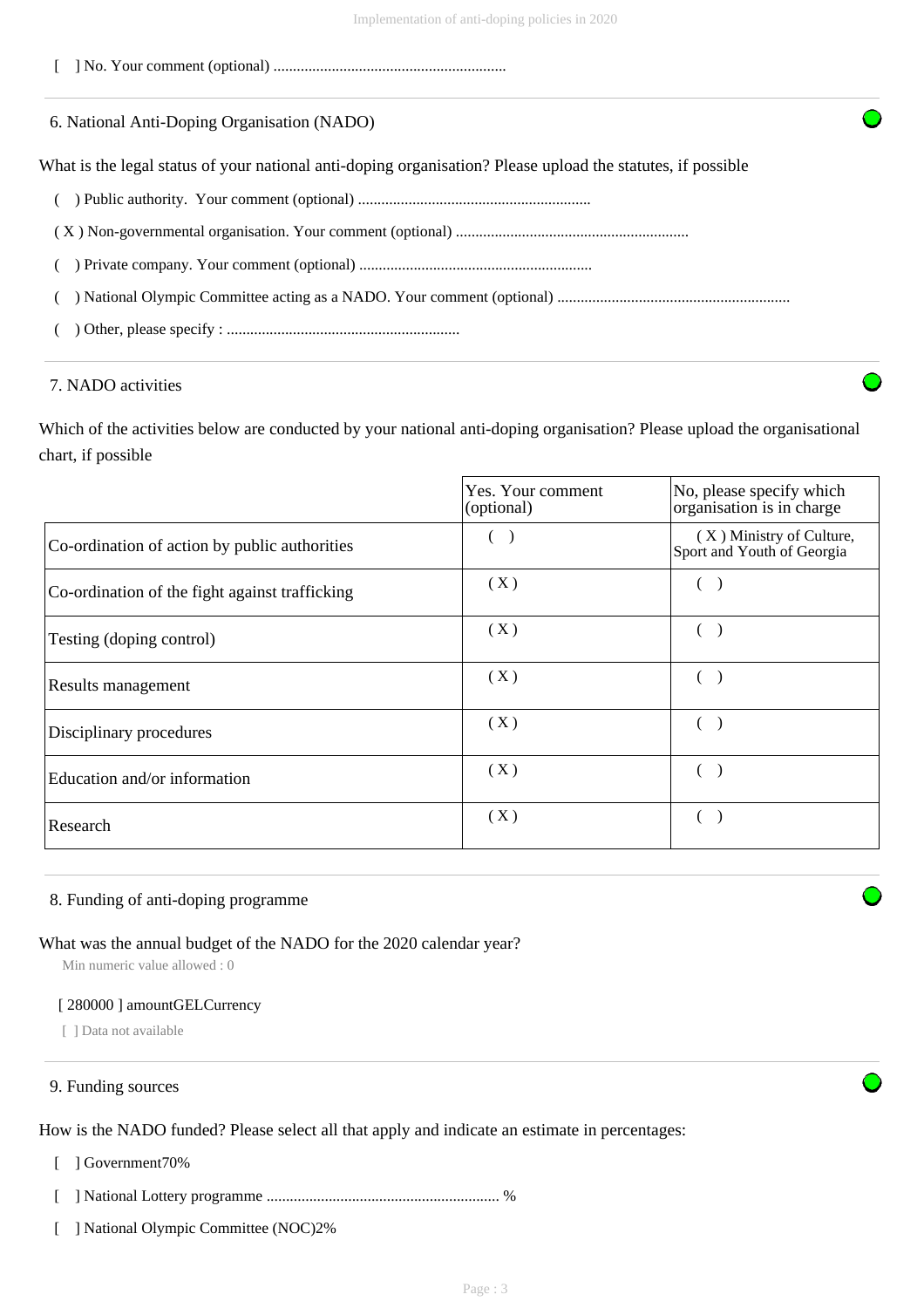| ] Fee for service28%                                                                                                                                                                                                                                                                                                                                                                                             |
|------------------------------------------------------------------------------------------------------------------------------------------------------------------------------------------------------------------------------------------------------------------------------------------------------------------------------------------------------------------------------------------------------------------|
|                                                                                                                                                                                                                                                                                                                                                                                                                  |
|                                                                                                                                                                                                                                                                                                                                                                                                                  |
| 10. Distribution of funding                                                                                                                                                                                                                                                                                                                                                                                      |
| What percentage of NADO's annual budget is put towards the following core programs?                                                                                                                                                                                                                                                                                                                              |
| [59] Testing (including equipment, transportation, sample collection personnel fees)                                                                                                                                                                                                                                                                                                                             |
| [35] Sample analysis                                                                                                                                                                                                                                                                                                                                                                                             |
| [0] Investigations                                                                                                                                                                                                                                                                                                                                                                                               |
| [6] Education                                                                                                                                                                                                                                                                                                                                                                                                    |
| [0] Research                                                                                                                                                                                                                                                                                                                                                                                                     |
| [0] Results Management/Legal                                                                                                                                                                                                                                                                                                                                                                                     |
| [0] Therapeutic Use Exemptions (TUEs)                                                                                                                                                                                                                                                                                                                                                                            |
| [ ] Data not available                                                                                                                                                                                                                                                                                                                                                                                           |
| 11. Other funding for the anti-doping programme                                                                                                                                                                                                                                                                                                                                                                  |
| Are other institutions funding any parts of the national anti-doping programme (e.g. laboratories, research, WADA<br>contribution, Unesco Voluntary Fund)                                                                                                                                                                                                                                                        |
|                                                                                                                                                                                                                                                                                                                                                                                                                  |
| $(X)$ No                                                                                                                                                                                                                                                                                                                                                                                                         |
| 12. Sport budget                                                                                                                                                                                                                                                                                                                                                                                                 |
| What amount has been allocated to sport from the State budget through the national ministry responsible for sport for the year<br>2020?                                                                                                                                                                                                                                                                          |
| [100000000] amountGEL currency / other information<br>[ ] Data not available                                                                                                                                                                                                                                                                                                                                     |
| 13. Limiting public funding to organisations                                                                                                                                                                                                                                                                                                                                                                     |
| Is public funding withheld from organisations that do not comply with anti-doping regulations and related legal instruments?<br>(X) Yes, all funding is withheld; your comment (optional) Obligation of being in compliance with anti-doping regulations and<br>fightagainst it, activities done in this regard is one of the criteria for defining annual funding of sport organization by the ministry, it has |

direct financial impact.

( ) A limited amount of funding is withheld; your comment (optional) ............................................................

( ) No financial implications; your comment (optional) ............................................................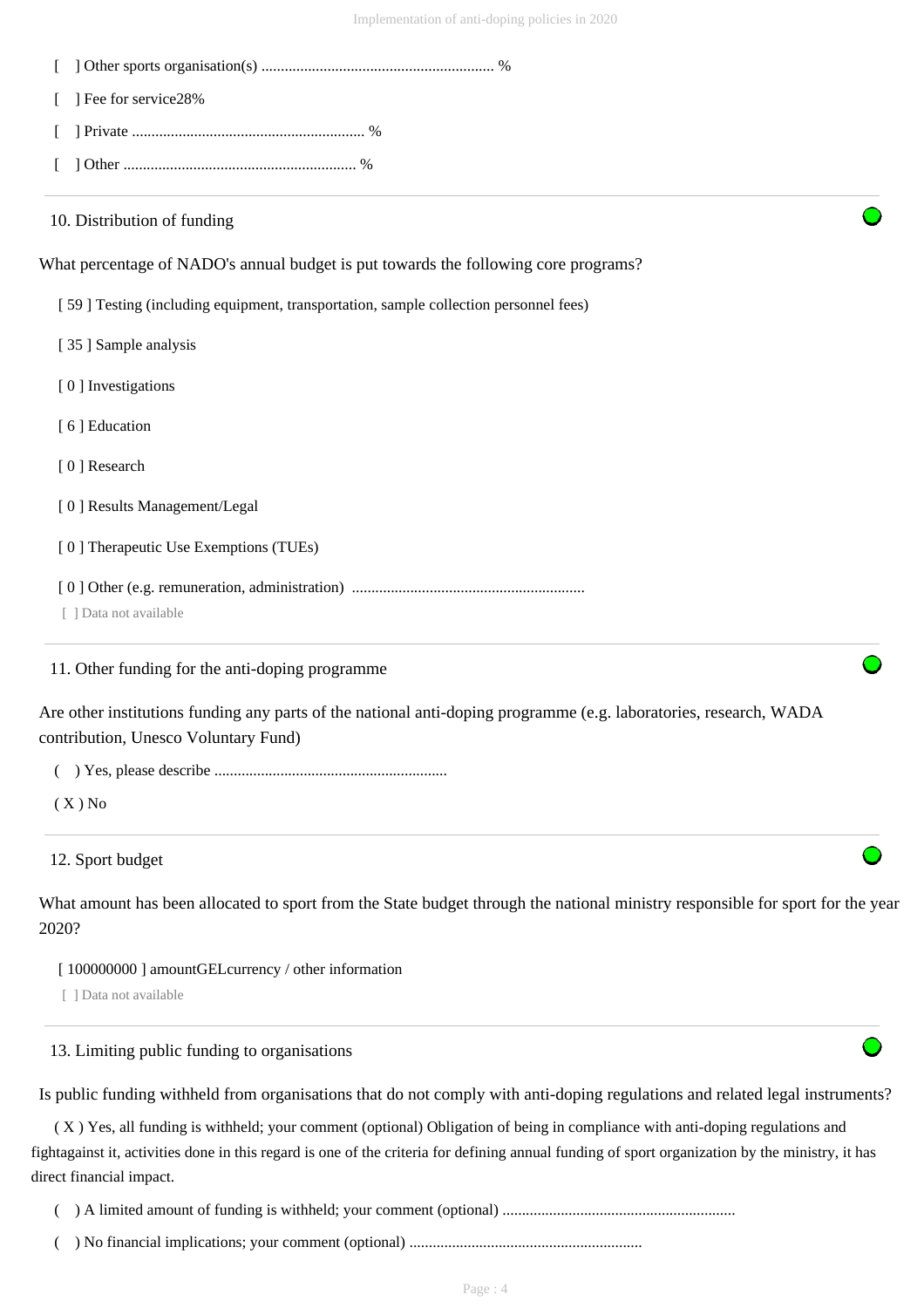| 14. Limitation of public funding of persons                                                                                                                                                                                                                      |  |
|------------------------------------------------------------------------------------------------------------------------------------------------------------------------------------------------------------------------------------------------------------------|--|
| Is sport-related financial assistance provided by public authorities withheld from banned athletes or athlete support personnel<br>during the period of their suspension?                                                                                        |  |
| (X) Yes, all funding is withheld; your comment (optional)he Ministry and the relevant federation cooperatively conduct a procedure to<br>suspend any kind of financial support and funding for the athlet and/or support personnel during the suspension period. |  |
|                                                                                                                                                                                                                                                                  |  |
|                                                                                                                                                                                                                                                                  |  |
| ) Not applicable (no sport-related financial assistance is provided by public authorities to athletes or support personnel); your                                                                                                                                |  |
|                                                                                                                                                                                                                                                                  |  |
| 15. Testing programme                                                                                                                                                                                                                                            |  |
| Does your country have a national testing programme?                                                                                                                                                                                                             |  |
| $(X)$ Yes                                                                                                                                                                                                                                                        |  |
|                                                                                                                                                                                                                                                                  |  |
| 16. Elements of the testing programme                                                                                                                                                                                                                            |  |
| What elements of the testing program are implemented by the NADO?                                                                                                                                                                                                |  |
| [X] Risk assessment and test distribution planning (TDP)                                                                                                                                                                                                         |  |
| [X] Registered testing pool                                                                                                                                                                                                                                      |  |
| [X] Random selection of athletes                                                                                                                                                                                                                                 |  |
| [X] Targeted selection of athletes                                                                                                                                                                                                                               |  |
| [X] In-competition testing                                                                                                                                                                                                                                       |  |
| [X] Out-of-competition testing                                                                                                                                                                                                                                   |  |
| [X] No-advance notice testing                                                                                                                                                                                                                                    |  |
| [X] Blood testing                                                                                                                                                                                                                                                |  |
| [X] Athlete biological passport (ABP) modules                                                                                                                                                                                                                    |  |
|                                                                                                                                                                                                                                                                  |  |
|                                                                                                                                                                                                                                                                  |  |
| 17. Quality certificate                                                                                                                                                                                                                                          |  |

( ) In progress, please specify ............................................................

( X ) No. Your comment (optional) ............................................................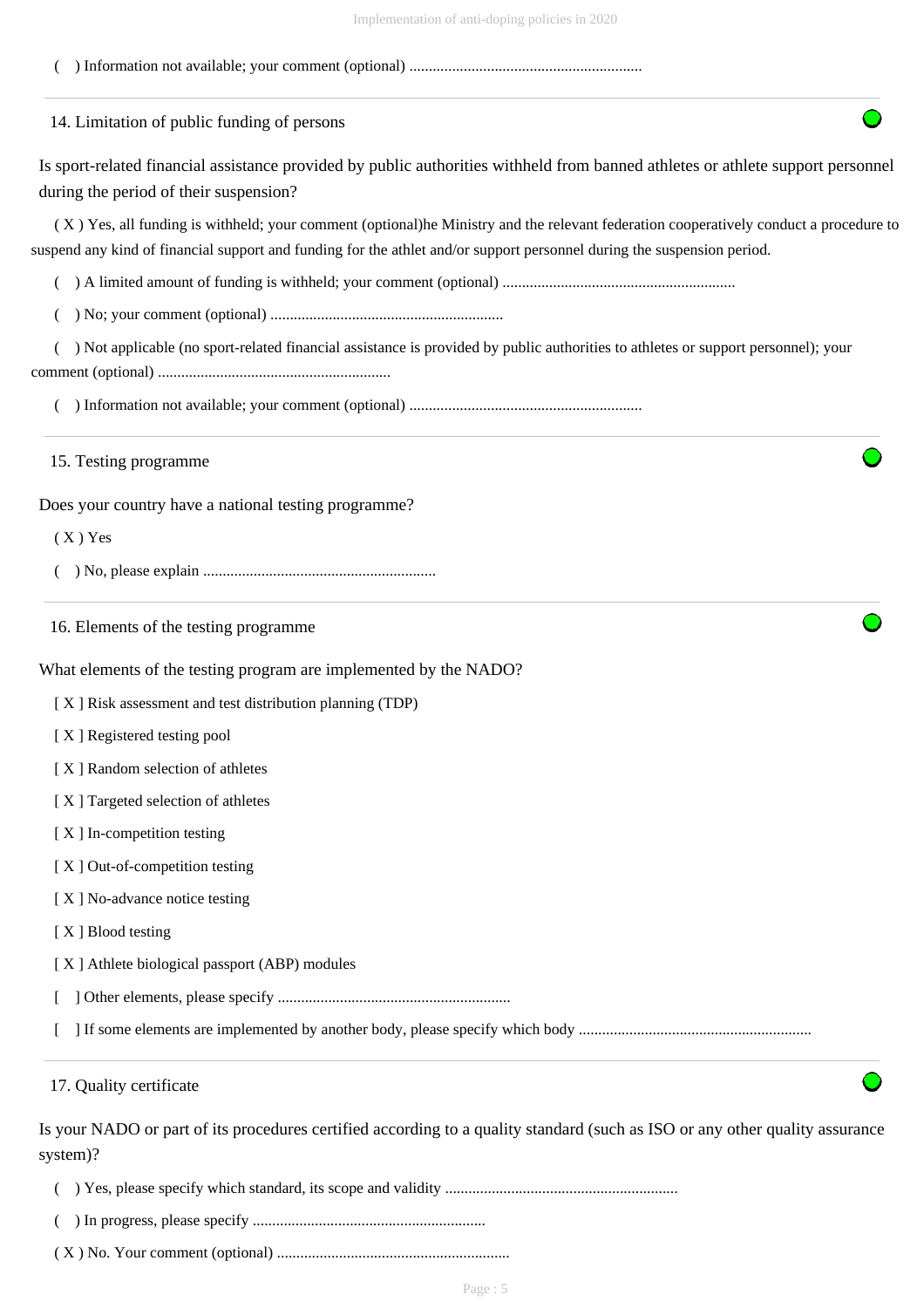#### 18. NADO staff, committee members and other anti-doping specialists

Please outline below how many NADO staff, committees' members and other anti-doping specialists are involved in the coordination and management of your anti-doping programs (except sample collection personnel)

Min numeric value allowed : 0

[ 3 ] staff full time

[ 1 ] staff part time

[3] committees' members (including, but not limited to, members of the disciplinary panels, NADO Board, TUE, education, whereabouts, scientific, athletes, appeals, ethics and/or other committees)

[ 0 ] other specialists, please describe ............................................................

[ ] Data not available

19. Sample collection personnel

Do you have sample collection personnel (SCP) ?

( X ) Yes, within the NADO

( ) Yes, through a service provider (Delegated third party) ............................................................

( ) No, please explain ............................................................

#### 20. Number of DCOs and BCOs

How many doping control officers (DCOs), blood control officers (BCOs) and chaperones are in your sample collection personnel programme?

Min numeric value allowed : 0

[ 14 ] DCOs; your comment (optional) ............................................................

[ 8 ] BCOs; your comment (optional) ............................................................

[ 16 ] Chaperones; your comment (optional) ............................................................

[ ] Data not available

#### 21. Laboratory

Is there a doping control laboratory in your country?

[ ] Yes, accredited or approved by WADA in accordance with the International Standard for Laboratories

[ ] No, but a preparatory process is in progress to apply for accreditation or approval by WADA

[ X ] No

#### 22. Use of WADA laboratories

Which WADA-accredited or approved laboratories are used for analysis of samples collected by your NADO as a Testing authority within your national testing program in the year 2020? Please list all that applies, including the laboratory in your own country (if you use it) and indicate the percentage of samples analysed in each laboratory. Enter "0", if you don't use this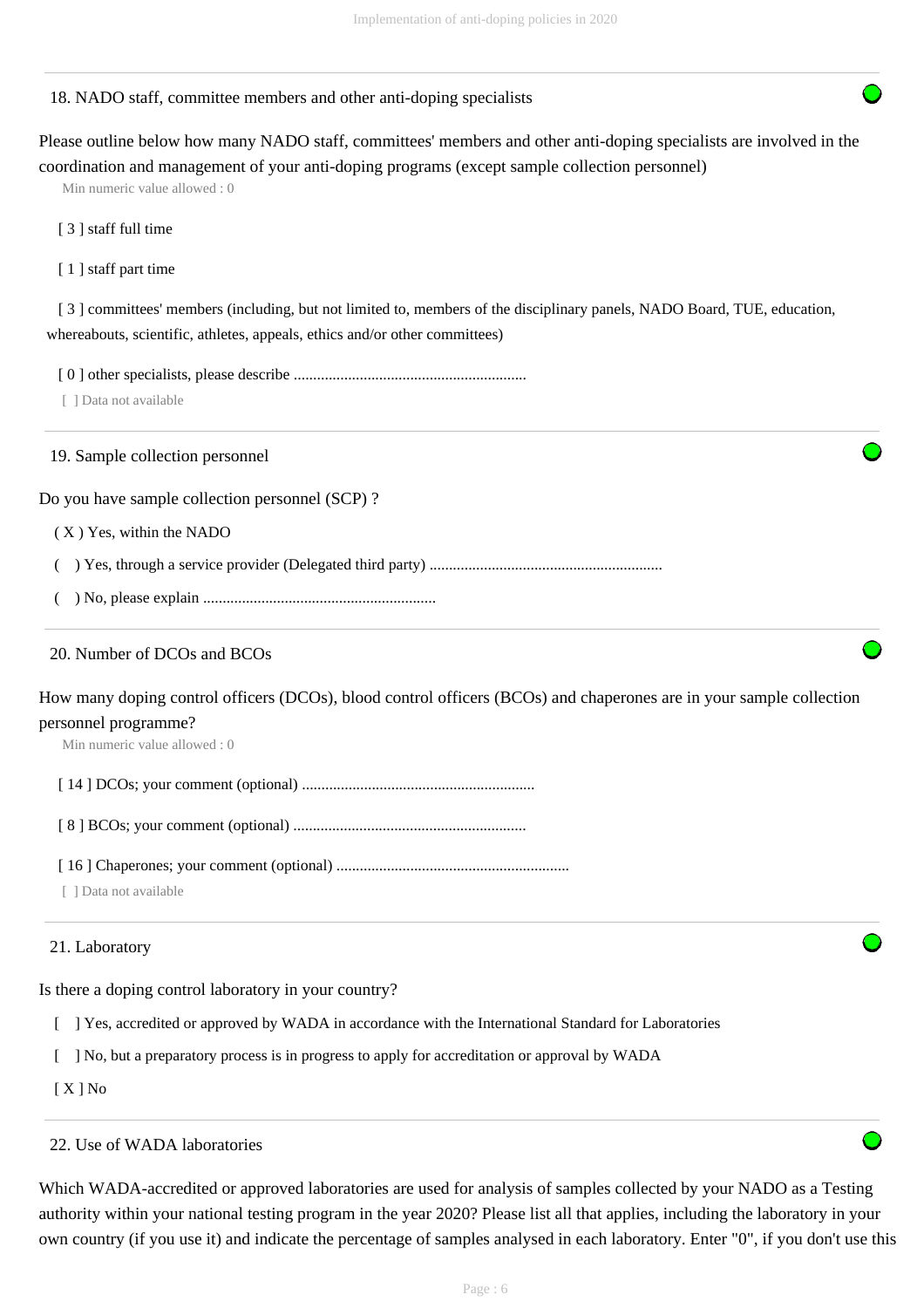$\mathbf{r}$ 

|                            | % of NADO samples (estimate) |
|----------------------------|------------------------------|
| ANKARA, TURKEY             | $\boldsymbol{0}$             |
| ATHENS, GREECE             | $\mathbf{0}$                 |
| <b>BANGKOK, THAILAND</b>   | $\boldsymbol{0}$             |
| <b>BARCELONA, SPAIN</b>    | $\mathbf{0}$                 |
| BEIJING, CHINA             | $\boldsymbol{0}$             |
| BLOEMFONTEIN, SOUTH AFRICA | $\boldsymbol{0}$             |
| <b>BUCHAREST, ROMANIA</b>  | $\boldsymbol{0}$             |
| COLOGNE, GERMANY           | 100                          |
| DOHA, QATAR                | $\boldsymbol{0}$             |
| GHENT, BELGIUM             | $\boldsymbol{0}$             |
| HAVANA, CUBA               | $\boldsymbol{0}$             |
| HELSINKI, FINLAND          | $\boldsymbol{0}$             |
| KREISCHA, GERMANY          | $\boldsymbol{0}$             |
| LAUSANNE, SWITZERLAND      | $\boldsymbol{0}$             |
| LONDON, UNITED KINGDOM     | $\boldsymbol{0}$             |
| LOS ANGELES, USA           | $\boldsymbol{0}$             |
| <b>MADRID, SPAIN</b>       | $\boldsymbol{0}$             |
| MONTREAL, CANADA           | $\boldsymbol{0}$             |
| NEW DELHI, INDIA           | $\boldsymbol{0}$             |
| <b>OSLO, NORWAY</b>        | $\boldsymbol{0}$             |
| PARIS, FRANCE              | $\boldsymbol{0}$             |
| RIO DE JANEIRO, BRAZIL     | $\boldsymbol{0}$             |
| ROMA, ITALY                | $\boldsymbol{0}$             |
| SALT LAKE CITY, USA        | $\boldsymbol{0}$             |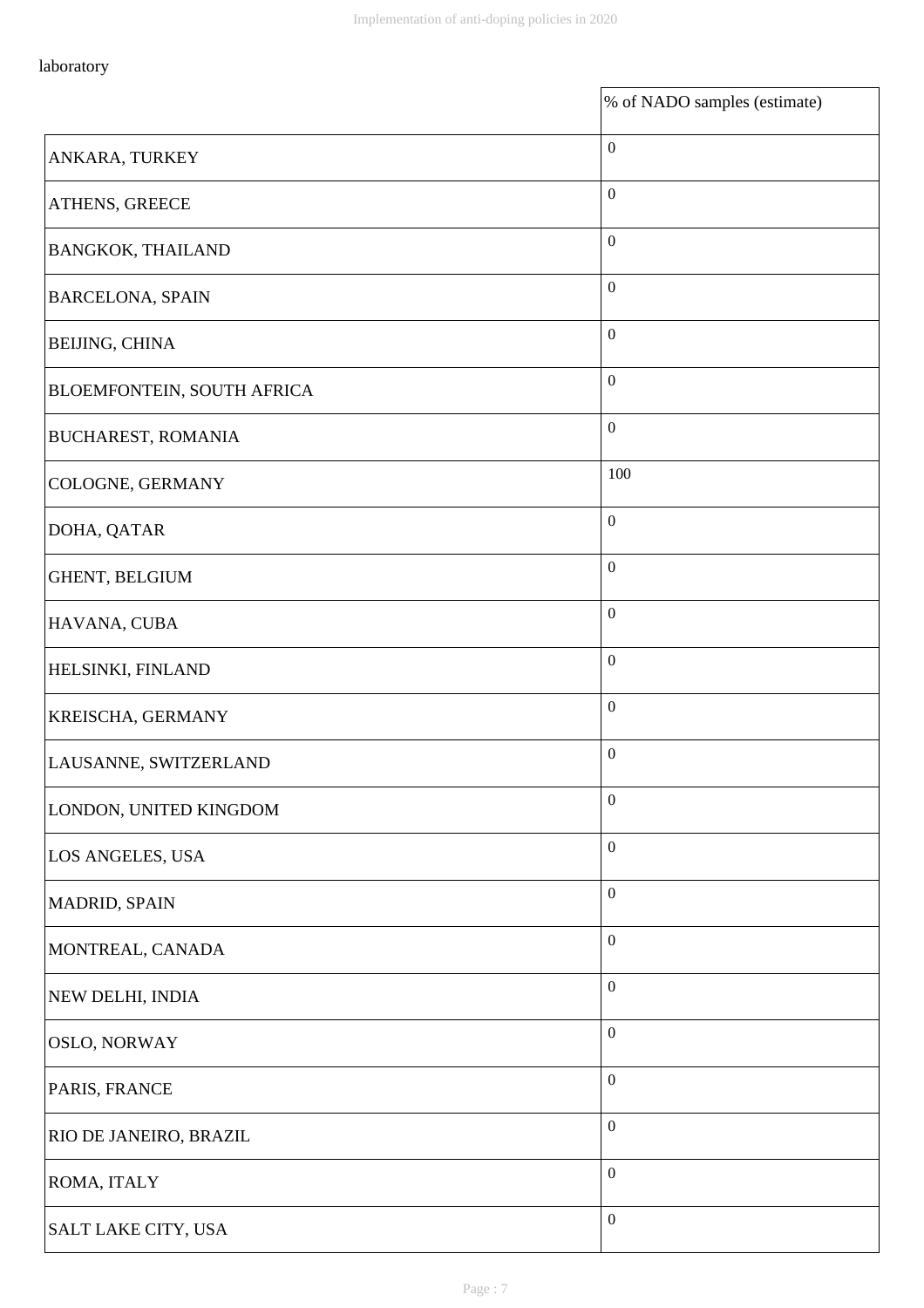| SEIBERSDORF, AUSTRIA      | $\Omega$ |
|---------------------------|----------|
| <b>SEOUL, SOUTH KOREA</b> | $\Omega$ |
| <b>STOCKHOLM, SWEDEN</b>  | $\Omega$ |
| SYDNEY, AUSTRALIA         | $\Omega$ |
| TOKYO, JAPAN              | $\theta$ |
| WARSAW, POLAND            | $\Omega$ |

[ ] Data not available

## 23. Testing statistics

How many samples were collected under your national testing program in the year 2020?

|                                                            | Urine | Blood (including ABP) |
|------------------------------------------------------------|-------|-----------------------|
| In-competition samples<br>Min numeric value allowed: 0     | 22    | v                     |
| Out-of-competition samples<br>Min numeric value allowed: 0 | 154   | 24                    |

[ ] Data not available

# 24. Testing abroad

Did you test athletes under your authority who reside or train abroad (directly or by subcontracting other ADOs or antidoping service providers)?

( ) Yes; your comment (optional) ............................................................

|--|--|--|--|

( ) No, we do not have authorisation to do so; your comment (optional) ............................................................

## 25. Disciplinary system

Please describe the disciplinary process for the anti-doping rule violations and application of the T-DO Recommendation on ensuring the independence of hearing panels (bodies) and promoting fair trial in anti-doping cases [T-DO/Rec(2017)01] http://rm.coe.int/recommendation-on-ensuring-the-independence-of-hearing-panels-bodies-a/1680735159

| Has your State established<br>centralised panel/body in<br>charge of all hearing<br>proceedings in anti-doping<br>matters (hearing panel)? | yes |  |
|--------------------------------------------------------------------------------------------------------------------------------------------|-----|--|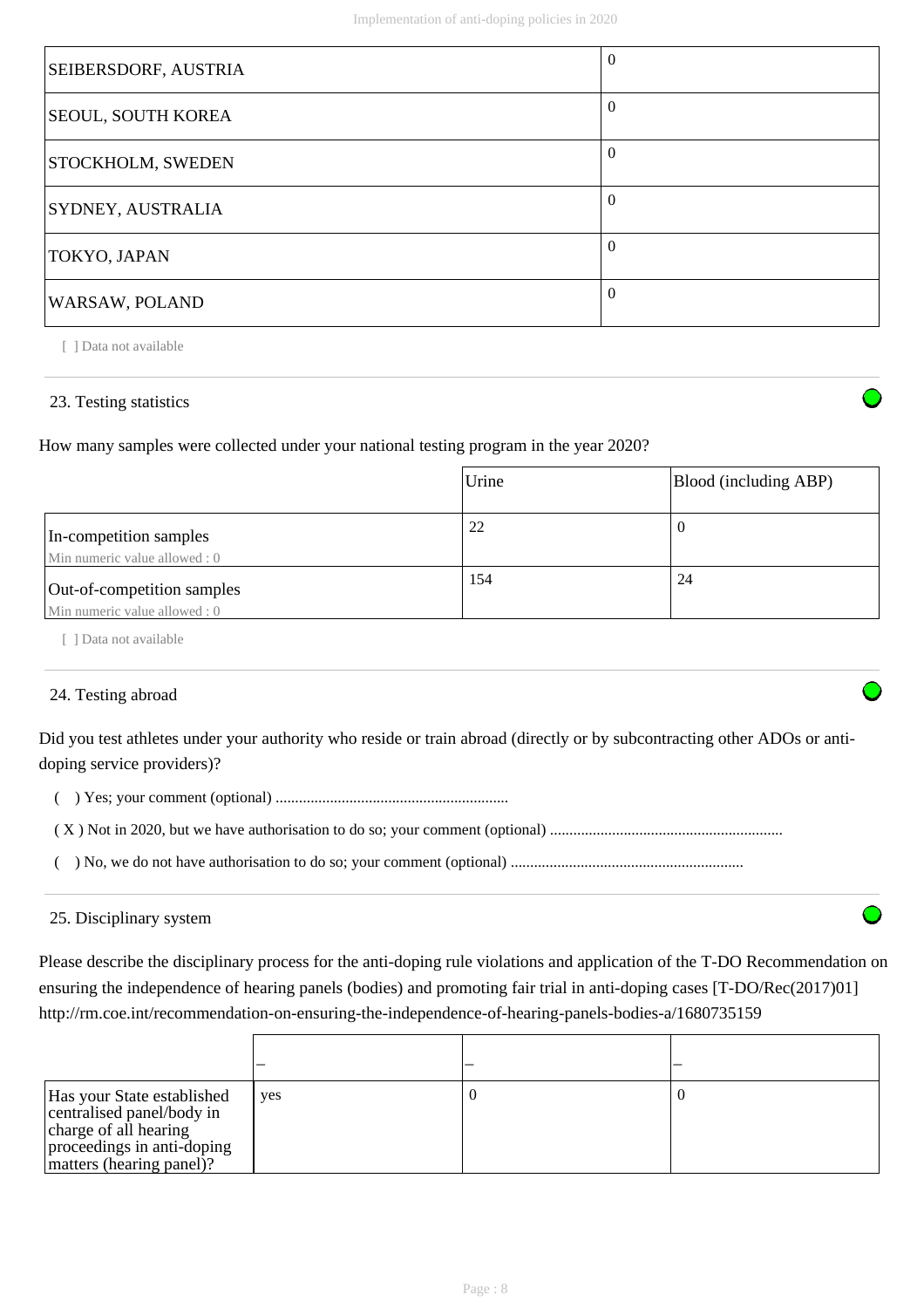| Is the hearing panel<br>independent, and<br>operationally independent<br>from sport movement (i.a.<br>national federations,<br>National Olympic<br>Committee, National<br>Paralympic Committee)? | yes      | $\Omega$     | $\Omega$ |
|--------------------------------------------------------------------------------------------------------------------------------------------------------------------------------------------------|----------|--------------|----------|
| Is the hearing panel<br>operationally independent<br>from the government?                                                                                                                        | yes      | $\Omega$     | $\Omega$ |
| Is the hearing panel<br>operationally independent<br>from the NADO?                                                                                                                              | yes      | $\mathbf{0}$ | $\Omega$ |
| Are you aware of T-<br>DO/Rec(2017)01?                                                                                                                                                           | yes      | $\theta$     | $\Omega$ |
| Is the composition of the<br>hearing panel in line with the<br>requirements outlined in T-<br>DO/Rec(2017)01?                                                                                    | yes      | $\mathbf{0}$ | $\Omega$ |
| Are the rights of access to<br>justice ensured in accordance<br>with $T\text{-DO/Rec}(2017)01?$                                                                                                  | yes      | $\theta$     | $\Omega$ |
| Other comments                                                                                                                                                                                   | $\Omega$ | $\theta$     | $\Omega$ |

[ ] Data not available

## 26. Appeals system

Please describe the process for handling anti-roping rule violations appeals

 Describe, upload documents or add the link to the relevant content Decisions made by the disciplinary body can be appealed in the independent appeal body by the parties.

[ ] Data not available

## 27. Anti-doping rule violations (ADRV)

How many anti-doping rule violations cases were initiated in 2020 and how many of these initiated cases resulted in the imposition of a sanction?

|                                               | Initiated cases | Cases that resulted in a Cases that resulted in<br>sanction | no sanction |
|-----------------------------------------------|-----------------|-------------------------------------------------------------|-------------|
| Presence of a prohibited substance or its     | $\Omega$        | $\theta$                                                    | $\theta$    |
| metabolites or markers in an athlete's sample |                 |                                                             |             |
| Min numeric value allowed: 0                  |                 |                                                             |             |
| Use or attempted use by an athlete of a       | $\Omega$        | $\theta$                                                    | $\Omega$    |
| prohibited substance or a prohibited method   |                 |                                                             |             |
| Min numeric value allowed: 0                  |                 |                                                             |             |
| Evading, refusing or failing to submit to     | $\Omega$        | $\theta$                                                    | $\Omega$    |
| sample collection                             |                 |                                                             |             |
| Min numeric value allowed: 0                  |                 |                                                             |             |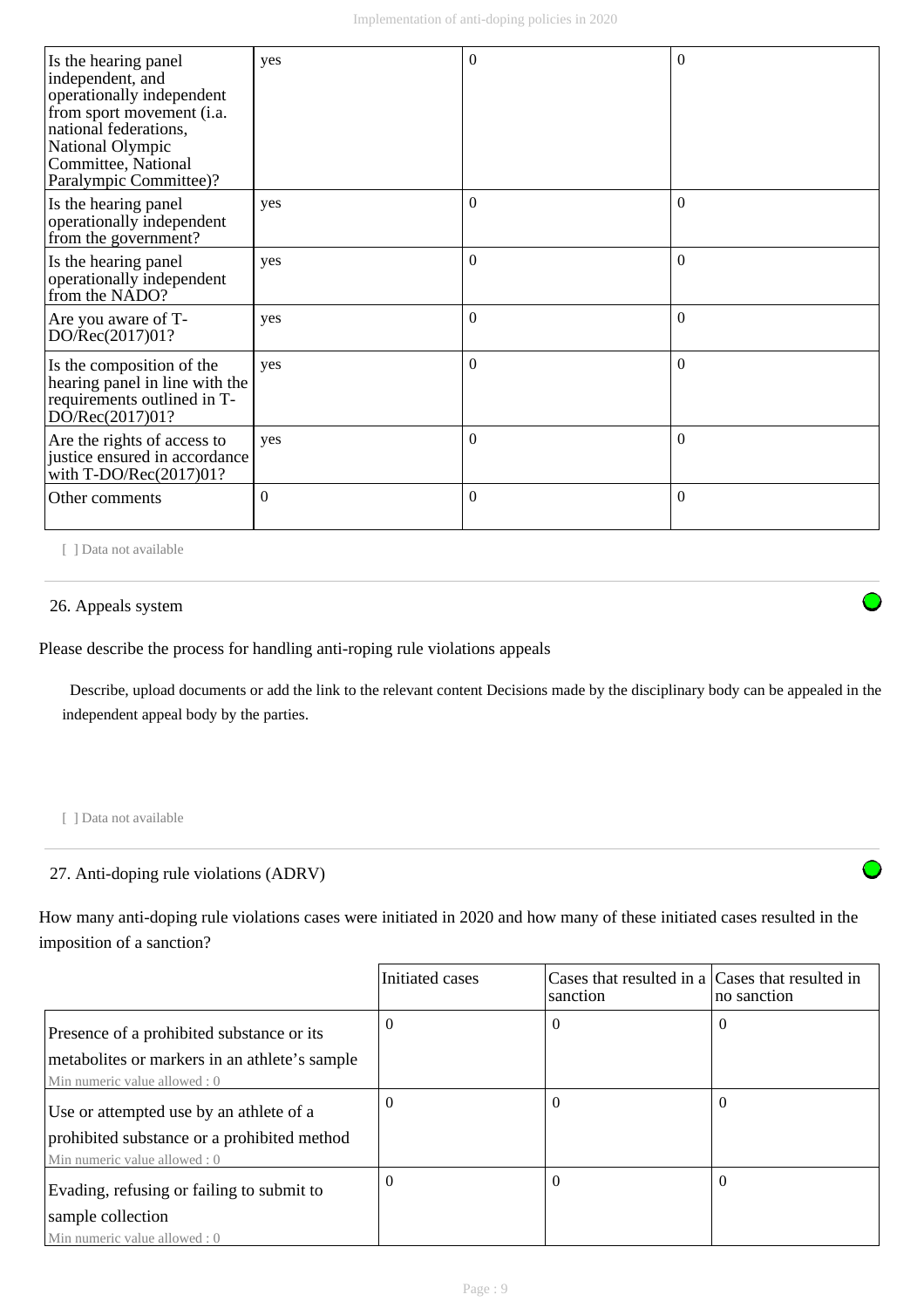| <b>Whereabouts failures</b>                                               | $\Omega$     | 0              | $\Omega$ |
|---------------------------------------------------------------------------|--------------|----------------|----------|
| Min numeric value allowed: 0<br>Tampering or attempted tampering with any | $\Omega$     | $\Omega$       | $\Omega$ |
| part of doping control<br>Min numeric value allowed: 0                    |              |                |          |
| Possession of prohibited substances and                                   | $\Omega$     | $\Omega$       | $\Omega$ |
| prohibited methods<br>Min numeric value allowed: 0                        |              |                |          |
| Trafficking or attempted trafficking in any                               | $\mathbf{0}$ | $\overline{0}$ | $\Omega$ |
| prohibited substance or prohibited method<br>Min numeric value allowed: 0 |              |                |          |
| Administration or attempted administration to                             | $\Omega$     | $\Omega$       | $\theta$ |
| any athlete of any prohibited method or<br>prohibited substance           |              |                |          |
| Min numeric value allowed : 0                                             |              |                |          |
| Complicity<br>Min numeric value allowed: 0                                | $\mathbf{0}$ | $\Omega$       | $\theta$ |
| Prohibited association                                                    | $\Omega$     | $\Omega$       | $\theta$ |
| Min numeric value allowed: 0                                              |              |                |          |

[ ] Data not available

#### 28. Whereabouts failures

How many of the following whereabouts failures have you registered in 2020?

[ 0 ] One missed test or filing failure

[ 0 ] Any combination of two missed tests and/or filing failures

[ ] Data not available

29. Co-operation with law enforcement agencies

What measures have been taken to ensure co-operation between NADO and law enforcement agencies in limiting illegal availability of doping substances?

[ ] Law, please specify ............................................................

[ ] Agreement, please specify ............................................................

[ ] Ad hoc activities, please specify ............................................................

[ ] Other, please specify ............................................................

[ X ] None; your comment (optional) ............................................................

30. Sanctions for doping trafficking

Are there specific penalties or sanctions for illegal circulation of doping substances, in addition to those regulating the movement of medicines and narcotics?

[ ] Criminal penalties, please specify ............................................................

[ ] Financial penalties, please specify ............................................................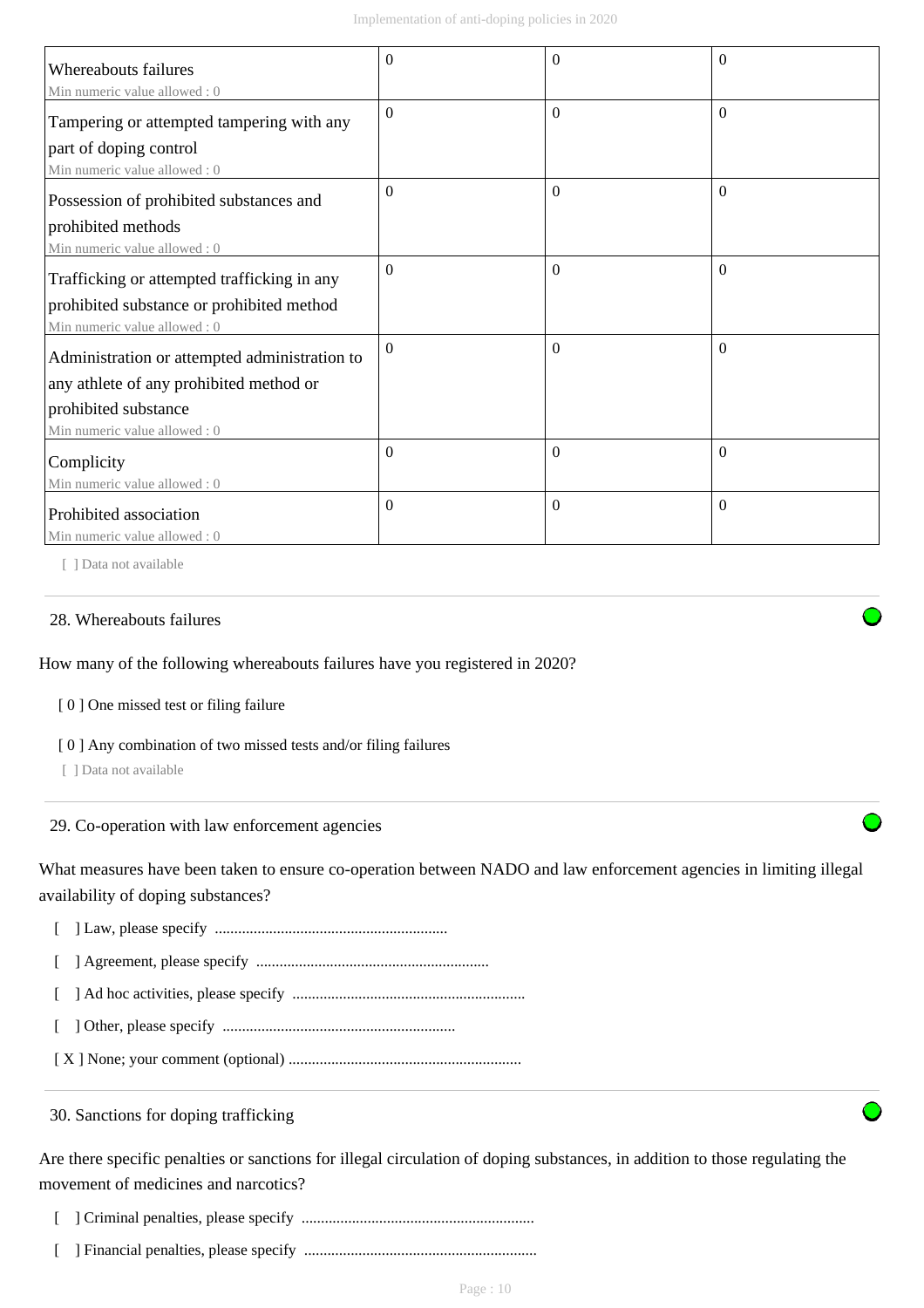Implementation of anti-doping policies in 2020

| 31. Statistics on doping trafficking                                                                             |  |  |  |  |  |
|------------------------------------------------------------------------------------------------------------------|--|--|--|--|--|
| Do law enforcement agencies share data on the seizure of doping substances with the NADO?                        |  |  |  |  |  |
|                                                                                                                  |  |  |  |  |  |
|                                                                                                                  |  |  |  |  |  |
|                                                                                                                  |  |  |  |  |  |
| 32. Whistleblowers                                                                                               |  |  |  |  |  |
| Is your NADO implementing a whistleblower policy/programme?                                                      |  |  |  |  |  |
|                                                                                                                  |  |  |  |  |  |
| ) No, but a preparatory process is in progress to develop a whistleblower policy/programme; any comment          |  |  |  |  |  |
|                                                                                                                  |  |  |  |  |  |
| 33. Legal background for Whistleblower policy                                                                    |  |  |  |  |  |
| If your NADO implements a Whistleblower policy/programme, please describe the legal framework for this programme |  |  |  |  |  |
| ] National legislation                                                                                           |  |  |  |  |  |
| ] NADO Rules                                                                                                     |  |  |  |  |  |
| ] Direct application of WADA Whistleblowing programme/policy and procedure for reporting misconduct              |  |  |  |  |  |
| ] Direct application of the rules of one or more international sports organisations, if yes, please list them    |  |  |  |  |  |
|                                                                                                                  |  |  |  |  |  |
| [X] Not applicable                                                                                               |  |  |  |  |  |
| 34. Organisation of anti-doping education                                                                        |  |  |  |  |  |
| Which organisations are involved in implementing anti-doping education programs?                                 |  |  |  |  |  |
| [X] National anti-doping organisation                                                                            |  |  |  |  |  |
| [X] Ministry responsible for sport                                                                               |  |  |  |  |  |
| ] Ministry responsible for education                                                                             |  |  |  |  |  |
| ] Ministry responsible for health                                                                                |  |  |  |  |  |
|                                                                                                                  |  |  |  |  |  |
| [X] National sport federations                                                                                   |  |  |  |  |  |
| ] Regional/municipal sport organisations                                                                         |  |  |  |  |  |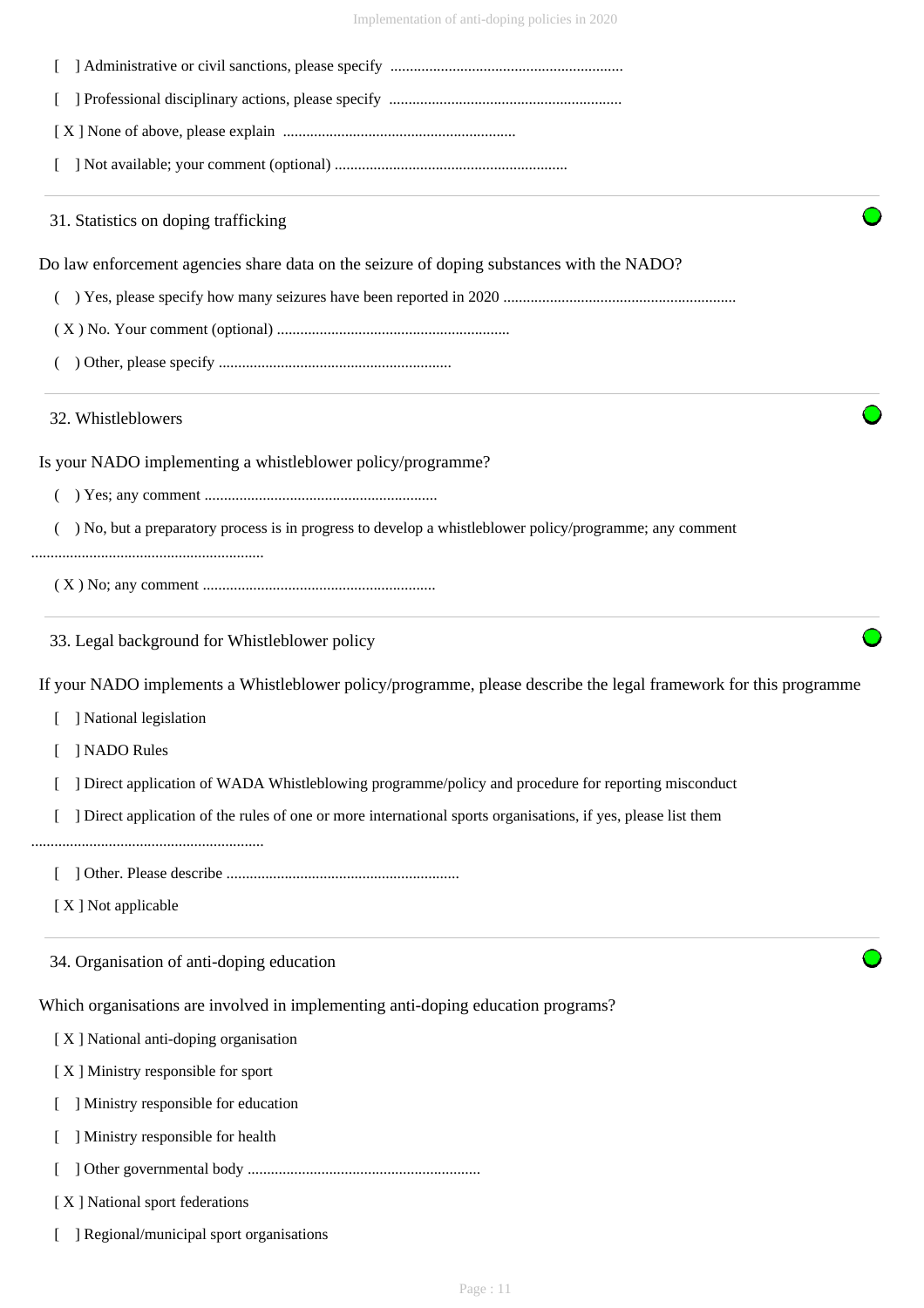## [ X ] Universities

- [ ] Schools
- [ ] Sport clubs
- [ ] Other bodies ............................................................

# 35. Anti-doping education themes

## What types of anti-doping message are provided for different target groups?

|                      | elite<br>athletes | young<br>athletes | recreatio<br>nal<br>athletes      | sports<br>officials | coaches | medical<br>personne pupils | school                                | media                             | general<br>public | other                             |
|----------------------|-------------------|-------------------|-----------------------------------|---------------------|---------|----------------------------|---------------------------------------|-----------------------------------|-------------------|-----------------------------------|
| National and         | [X]               | [X]               | $\overline{1}$<br>$\mathbf{I}$    | [X]                 | [X]     | [X]                        | $\begin{bmatrix} 1 \end{bmatrix}$     | $\begin{bmatrix} 1 \end{bmatrix}$ | [X]               | $\begin{bmatrix} 1 \end{bmatrix}$ |
| International anti-  |                   |                   |                                   |                     |         |                            |                                       |                                   |                   |                                   |
| doping rules         |                   |                   |                                   |                     |         |                            |                                       |                                   |                   |                                   |
| Harm of doping to    | [X]               | [X]               | $\begin{bmatrix} 1 \end{bmatrix}$ | [X]                 | [X]     | [X]                        | $\begin{bmatrix} 1 \end{bmatrix}$     | $\begin{bmatrix} 1 \end{bmatrix}$ | [X]               | $\begin{bmatrix} 1 \end{bmatrix}$ |
| the spirit of sport  |                   |                   |                                   |                     |         |                            |                                       |                                   |                   |                                   |
| Athletes and         | [X]               | [X]               | $\begin{bmatrix} 1 \end{bmatrix}$ | [X]                 | [X]     | [X]                        | $\begin{bmatrix} 1 \end{bmatrix}$     | $\begin{bmatrix} 1 \end{bmatrix}$ | [X]               | $\begin{bmatrix} 1 \end{bmatrix}$ |
| athlete support      |                   |                   |                                   |                     |         |                            |                                       |                                   |                   |                                   |
| personnel's rights   |                   |                   |                                   |                     |         |                            |                                       |                                   |                   |                                   |
| and responsibilities |                   |                   |                                   |                     |         |                            |                                       |                                   |                   |                                   |
| Consequences of      | [X]               | [X]               | $\begin{bmatrix} 1 \end{bmatrix}$ | [X]                 | [X]     | [X]                        | $\begin{bmatrix} 1 \end{bmatrix}$     | $\begin{bmatrix} 1 \end{bmatrix}$ | [X]               | $\begin{bmatrix} 1 \end{bmatrix}$ |
| doping, including    |                   |                   |                                   |                     |         |                            |                                       |                                   |                   |                                   |
| sanctions, health    |                   |                   |                                   |                     |         |                            |                                       |                                   |                   |                                   |
| and social           |                   |                   |                                   |                     |         |                            |                                       |                                   |                   |                                   |
| consequences         |                   |                   |                                   |                     |         |                            |                                       |                                   |                   |                                   |
| Substances and       | [X]               | [X]               | $\begin{bmatrix} 1 \end{bmatrix}$ | [X]                 | [X]     | [X]                        | $\begin{bmatrix} 1 \end{bmatrix}$     | $[ \ ]$                           | [X]               | $[\ ]$                            |
| methods on the       |                   |                   |                                   |                     |         |                            |                                       |                                   |                   |                                   |
| Prohibited List      |                   |                   |                                   |                     |         |                            |                                       |                                   |                   |                                   |
| Doping control       | [X]               | [X]               | $\begin{bmatrix} 1 \end{bmatrix}$ | [X]                 | [X]     | [X]                        | $\begin{bmatrix} 1 & 1 \end{bmatrix}$ | $\begin{bmatrix} 1 \end{bmatrix}$ | [X]               | $\begin{bmatrix} 1 \end{bmatrix}$ |
| procedures           |                   |                   |                                   |                     |         |                            |                                       |                                   |                   |                                   |
| Therapeutic use      | [X]               | [X]               | $\begin{bmatrix} 1 \end{bmatrix}$ | [X]                 | [X]     | [X]                        | $\begin{bmatrix} 1 \end{bmatrix}$     | $[ \ ]$                           | [X]               | $\begin{bmatrix} 1 \end{bmatrix}$ |
| exemptions           |                   |                   |                                   |                     |         |                            |                                       |                                   |                   |                                   |
| (TUEs)               |                   |                   |                                   |                     |         |                            |                                       |                                   |                   |                                   |
| Applicable           | [X]               | [X]               | $\begin{bmatrix} 1 \end{bmatrix}$ | [X]                 | [X]     | [X]                        | $\begin{bmatrix} 1 \end{bmatrix}$     | $\begin{bmatrix} 1 \end{bmatrix}$ | [X]               | $\begin{bmatrix} 1 \end{bmatrix}$ |
| whereabouts          |                   |                   |                                   |                     |         |                            |                                       |                                   |                   |                                   |
| requirements         |                   |                   |                                   |                     |         |                            |                                       |                                   |                   |                                   |

# 36. Nutritional supplements

What measures have been taken to address the problems related to nutritional supplements in sport?

- [ ] Restrict availability
- [ ] Control of production
- [ ] Provide quality assurance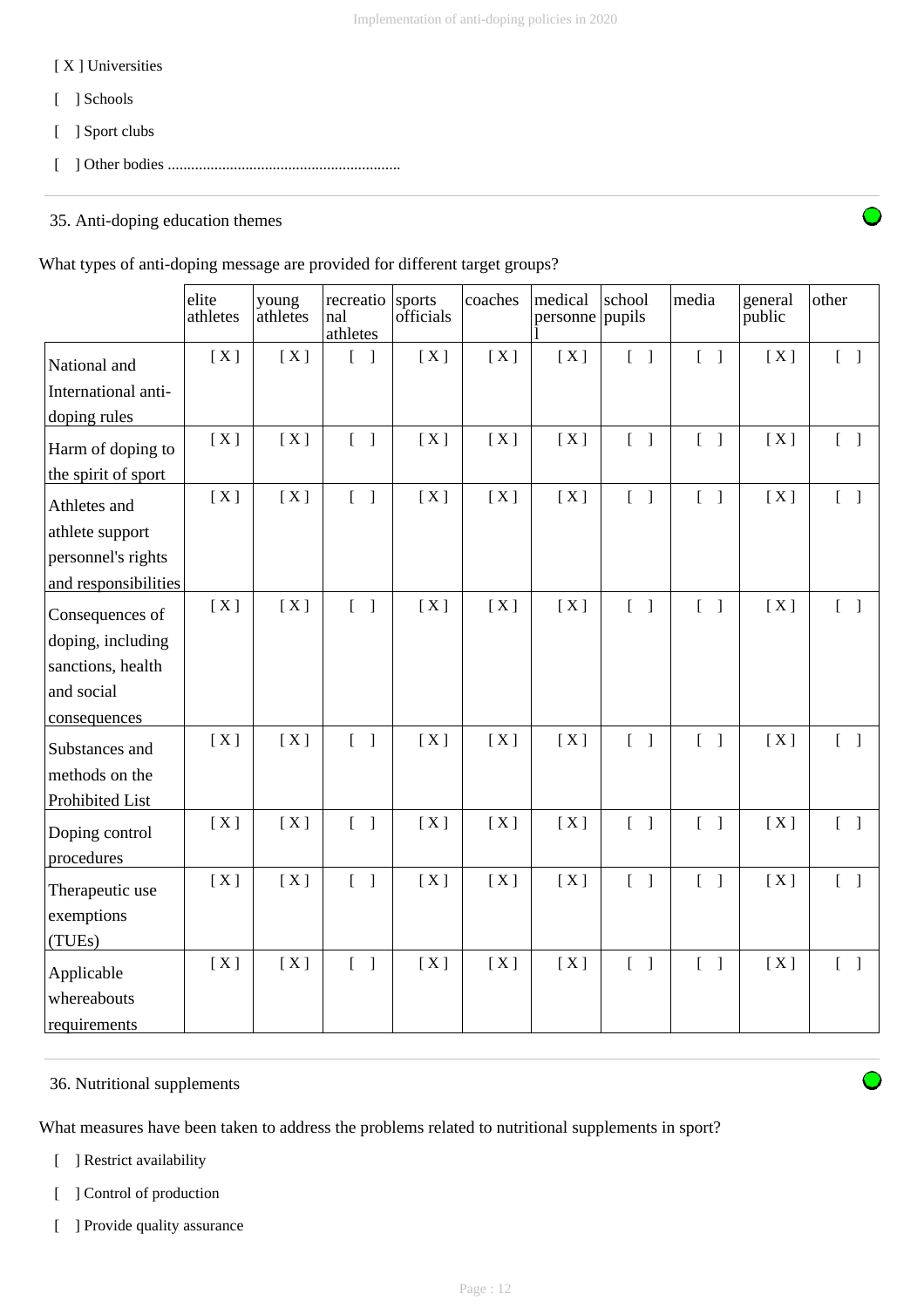| ] Comprehensive labelling                                  |  |
|------------------------------------------------------------|--|
| ] Limit advertising and promotion                          |  |
| [X] Educational and informational measures                 |  |
|                                                            |  |
| 37. Anti-doping research                                   |  |
| Has any anti-doping research been undertaken or supported? |  |
|                                                            |  |
| (                                                          |  |
|                                                            |  |
| 38. Areas of anti-doping research                          |  |
| What are the areas of anti-doping research?                |  |
| [X] Doping prevention                                      |  |
| [X] Detection methods                                      |  |
| [X] Behavioural and social aspects of doping               |  |
| [X] Health consequences of doping                          |  |
| [X] Physiological and psychological training programmes    |  |
| [X] Emerging substances or methods                         |  |
| [X] Alternative testing methods                            |  |
| ] None<br>$\mathbf{L}$                                     |  |
|                                                            |  |
| 39. Publication of anti-doping research                    |  |

How many articles with the results of this research have been published in peer-reviewed scientific journals? Please upload a summary or share links to resources, if available

[ ] in 2020; your comment (optional) ............................................................

[ X ] Data not available

## 40. International agreements

Has your country signed any agreements with other Anti-Doping Organisations (ADOs) or agreements on anti-doping with any other organisation or State concerning the following:

|                                    | Yes or No; if applicable please explain<br>or upload the document (below) |
|------------------------------------|---------------------------------------------------------------------------|
| $\vert$ (a) Sharing of information |                                                                           |
| $(6)$ Law enforcement co-operation |                                                                           |